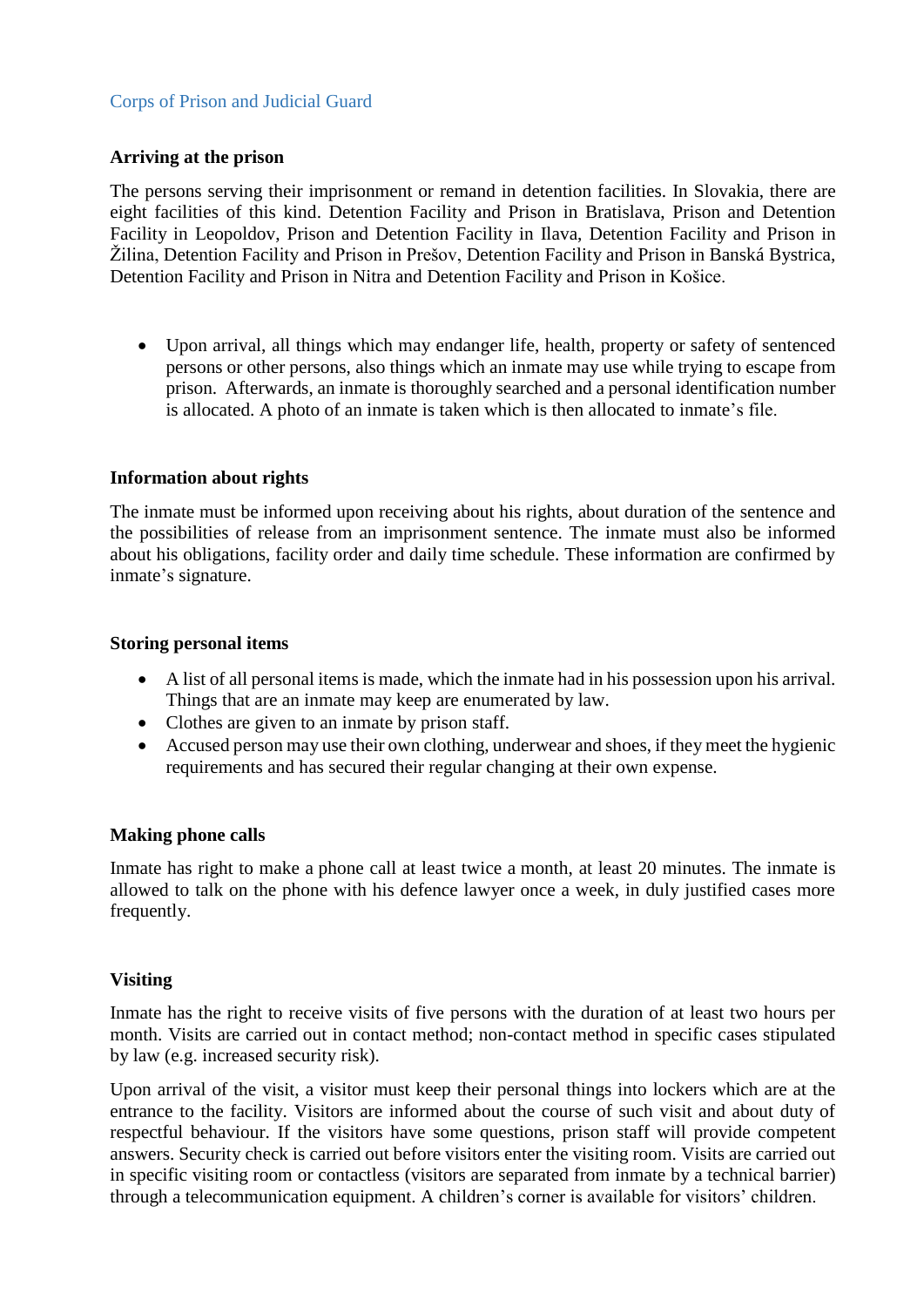Intimate visits (e. g. visit of a spouse) are not allowed in the Slovak Republic.

# **Cell Equipment**

Every inmate is provided with accommodation in a cell or a room. Every cell or room is equipped with a bed, table, washbasin, radio and a WC.

## **Healthcare**

An inmate has right to get the same healthcare and treatment as any person outside of prison. This means that not only the basic health care is provided, but also special health care provided by specialists in the field. In the cases of any health complications, inmates are allowed to consult such issues with medical staff.

## **Rewards**

For a long-term exemplary performance of duties, active participation in the activities, the performance of inmate's duties or carrying out an exemplary act, an inmate may be granted to a reward. In particular, this may have the form of praise, extra allowed visits, extra telephone call or a permission to receive a package up to five kilograms.

A sentenced person may be rewarded with extraordinary prison leave for up to five days which can be awarded repeatedly. Such prison leave is counted into sentenced person's sentence execution.

## **Prison regime**

In all prisons, human dignity of inmates is respected. No one shall be subject cruel, inhuman or degrading treatment or punishment. Rights in accordance with the principle of equal treatment are guaranteed to all inmates.

Conditions for work, training, cultural and educational activities are created. Inmates can do a lot of leisure activities, sports or educations. They can complete the education or complete a special training course.

## **Treatment program**

A treatment program is processed to a sentenced person in sentence execution (set of activities aimed at personal development of the sentenced person, his behaviour and value orientation in accordance with rights and obligations.). This program is processed by a competent person. The sentenced person may cooperate with the compilation of the treatment program, he may suggests activities in which are of his/her interest.

## **Differentiation of detention**

The accused may be remanded in a detention in a standard regime or in a mitigated regime. Movement, contact and arrangements for exercising rights matters on grounds for detention.

## **Differentiation of sentence execution**

Prison in which the sentenced person is placed, is determined by the length of the sentence, the severity of crime, age, health, education and skills qualifications. The sentences are carried out in a minimum security level, medium security level and maximum security level. The security level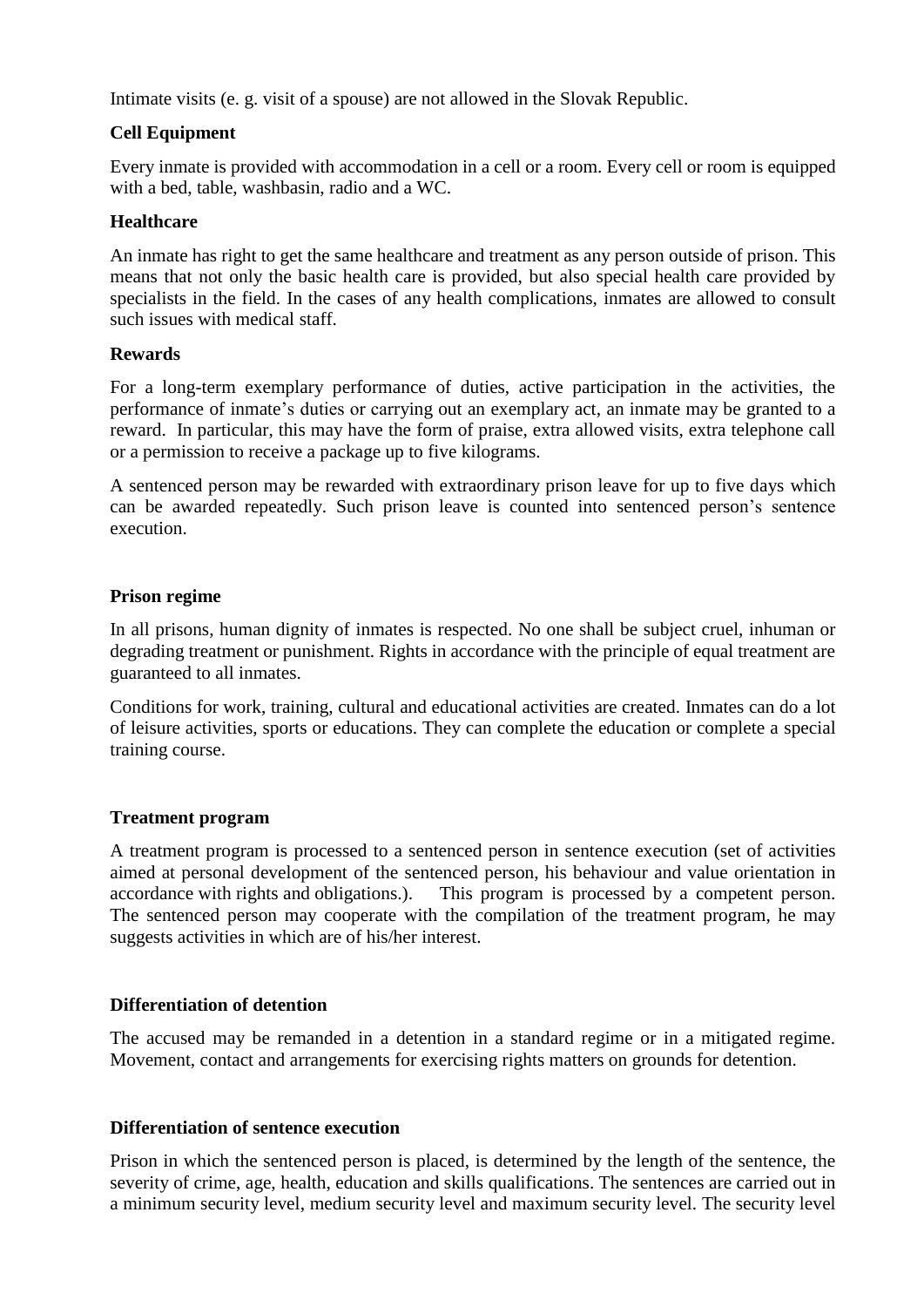in which a sentenced person will be exercised sentence, is determined by the court in its judgment. On the basis of security level, psychological examination and medical classification, the sentenced person is placed in a specific penal institution.

## **Transfer to another Detention Facility**

The accused may be transferred to another detention facility only upon a written order of the prosecutor or the court. To assure safety and order or the health or life protection, the accused may be transferred to another institution on the basis of a written order of the General Director of the Prison and Judicial Guard; it should be noted that these cases are rare.

## **Transfer to another Penitentiary Facility**

Prisoner may ask by letter for a transfer to another institution of the same security level (e.g. for a frequent contact with his family). Request is assessed and the decision is made by the Director of Institute where the sentenced person sought the transfer. Sentenced person may be transferred also on the basis of decision of General Director of the Prison and Judicial Guard.

## **Preparation for release from prison**

No later than two months before the expected completion of the sentence the prisoner who was in sentence execution generally more than three years and also sentenced, who should be assisted in creating favourable conditions for independent living, placed into the output section, which is established in the Institution. Favourable conditions for independent living of prisoners are hereby established; The Institute is working in partnership with state authorities, local governments, businesses, individuals, civil associations, churches, religious communities, foundations and charitable organizations. Working with prisoners is focused on preparing for a smooth transition into civilian life and individual life after his release.

## **Release from prison**

The court may conditionally release a sentenced person, if convicted demonstrates correction in detention performance of his duties and his conduct and can be expected to lead a decent life in the future. Depending on the seriousness of sentence of imprisonment, the court may conditionally release a sentenced person after:

- half of the sentence,
- two thirds of the sentence.
- or three quarters,

of imposed penalty. A person sentenced to life imprisonment may be conditionally released after twenty five years of the sentence execution.

Prisoner whom rest to enforce the sentence of imprisonment not exceeding two years and meets other requirements established by law, the court may convert the rest imprisonment for home imprisonment.

## **Rights of inmates**

Besides the basic social rights (accommodation, clothing, sleeping, eating, personal hygiene, personal items) the inmate has also other rights, such as visits, correspondence, receiving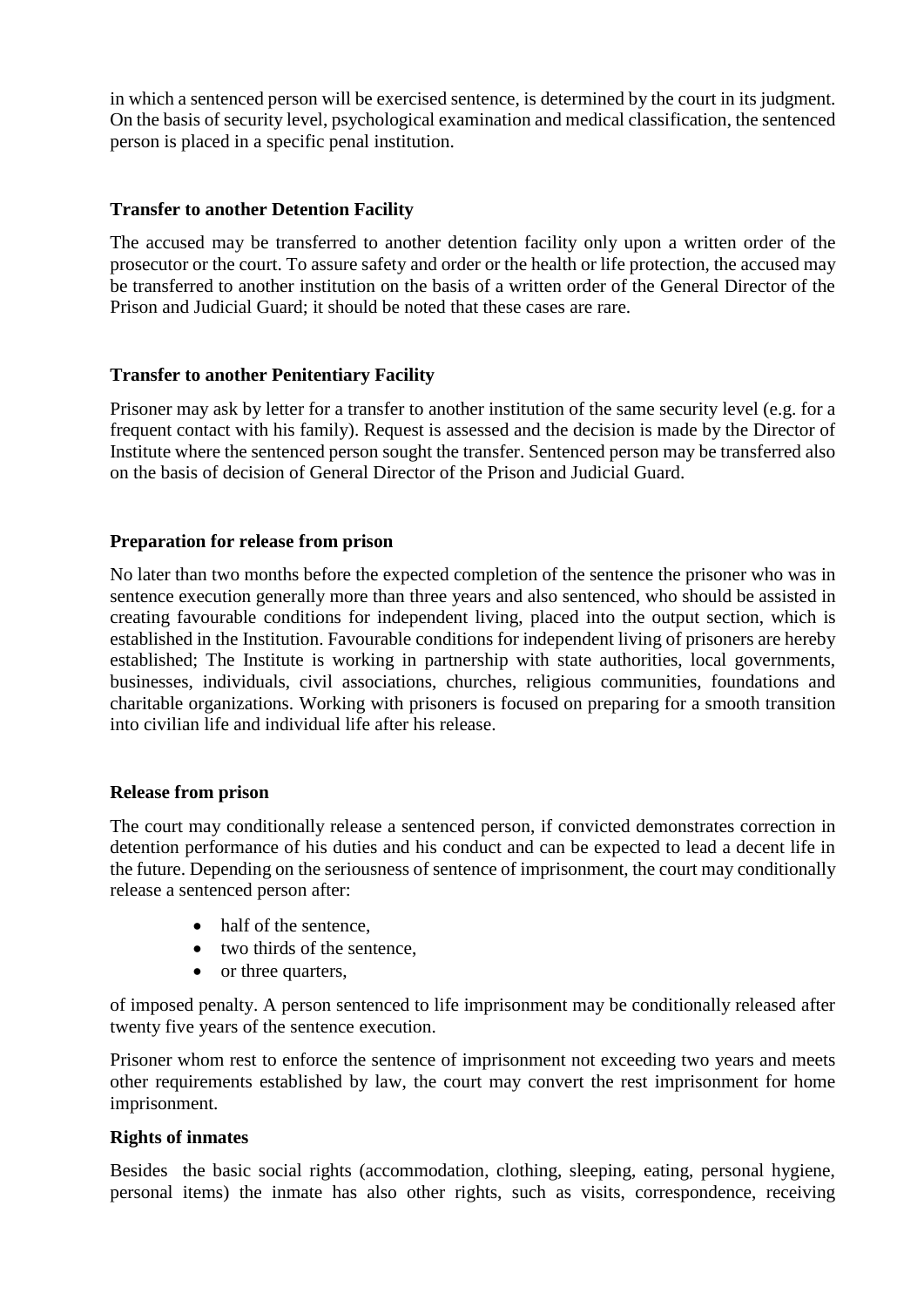packages, use of telephone, yard time, education/training, receipt of funds and handling, contact defence lawyer and other persons, cultural and educational activities.

## **Protection of rights**

Inmate has the right for the protection against unjustified violence and against any signs of violations of human dignity. To enforce and ensure rights and legitimate interests of the prisoner, he has the right to make requests, complaints and suggestions to Slovak authorities which are competent to hear complaints or complaints regarding the protection of human rights. A prisoner allowed to contact international bodies and international organizations that are under an international treaty, which the Slovak Republic is bound, to discuss relevant suggestions or complaints regarding the protection of human rights; institution shall immediately arrange their dispatch without attempting to identify the sender.

If the inmate requests an interview, he can talk with the prison director or with the staff and with persons and representatives of control bodies in the time when they supervise or control the Institution.

--------------------------------------------------------------------------------------------------------------------

Zbor väzenskej a justičnej stráže

## **Prijímanie väznenej osoby**

Väznená osoba je prijímaná do väzby alebo na výkon trestu odňatia slobody (ďalej len "výkon trestu") do ústavu na výkon väzby. Na Slovensku sa nachádza osem takýchto ústavov. Ústav na výkon väzby a Ústav na výkon trestu odňatia slobody Bratislava, Ústav na výkon trestu odňatia slobody a Ústav na výkon väzby Leopoldov, Ústav na výkon trestu odňatia slobody a Ústav na výkon väzby Ilava, Ústav na výkon väzby a Ústav na výkon trestu odňatia slobody Žilina, Ústav na výkon väzby a Ústav na výkon trestu odňatia slobody Nitra, Ústav na výkon väzby a Ústav na výkon trestu odňatia slobody Banská Bystrica, Ústav na výkon väzby a Ústav na výkon trestu odňatia slobody Prešov, Ústav na výkon väzby a Ústav na výkon trestu odňatia slobody Košice.

> • Pri prijímaní sú väznenej osobe odobraté všetky veci, ktorými by mohol byť ohrozený život, zdravie, majetok, alebo bezpečnosť odsúdených alebo iných osôb, marený účel výkonu trestu alebo veci, ktoré by mohli byť použité na útek. Je jej vykonaná dôkladná osobná prehliadka a pridelené osobné identifikačné číslo. Taktiež je vyhotovená podobizeň väznenej osoby, ktorá je pridelená k jej založenému spisu.

## **Poučenie**

Väznená osoba musí byť pri prijímaní poučená o právach, o dĺžke trvania jej výkonu trestu a o možnostiach prepustenia z výkonu trestu. Zároveň je poučená aj o svojich povinnostiach, ústavnom poriadku ústavu a časovom rozvrhu dňa, čo potvrdí svojim podpisom.

## **Uloženie osobných vecí**

- Pri prijímaní väznenej osoby je spracovaný zoznam všetkých osobných vecí, ktoré mala u seba a ponechajú sa jej veci určené taxatívne zákonom.
- Väzenským personálom je väznenej osobe pridelený odev.
- Obvinená osoba môže používať vlastný odev, bielizeň a obuv, ak sú hygienicky nezávadné a má zabezpečenú ich pravidelnú obmenu na vlastné náklady.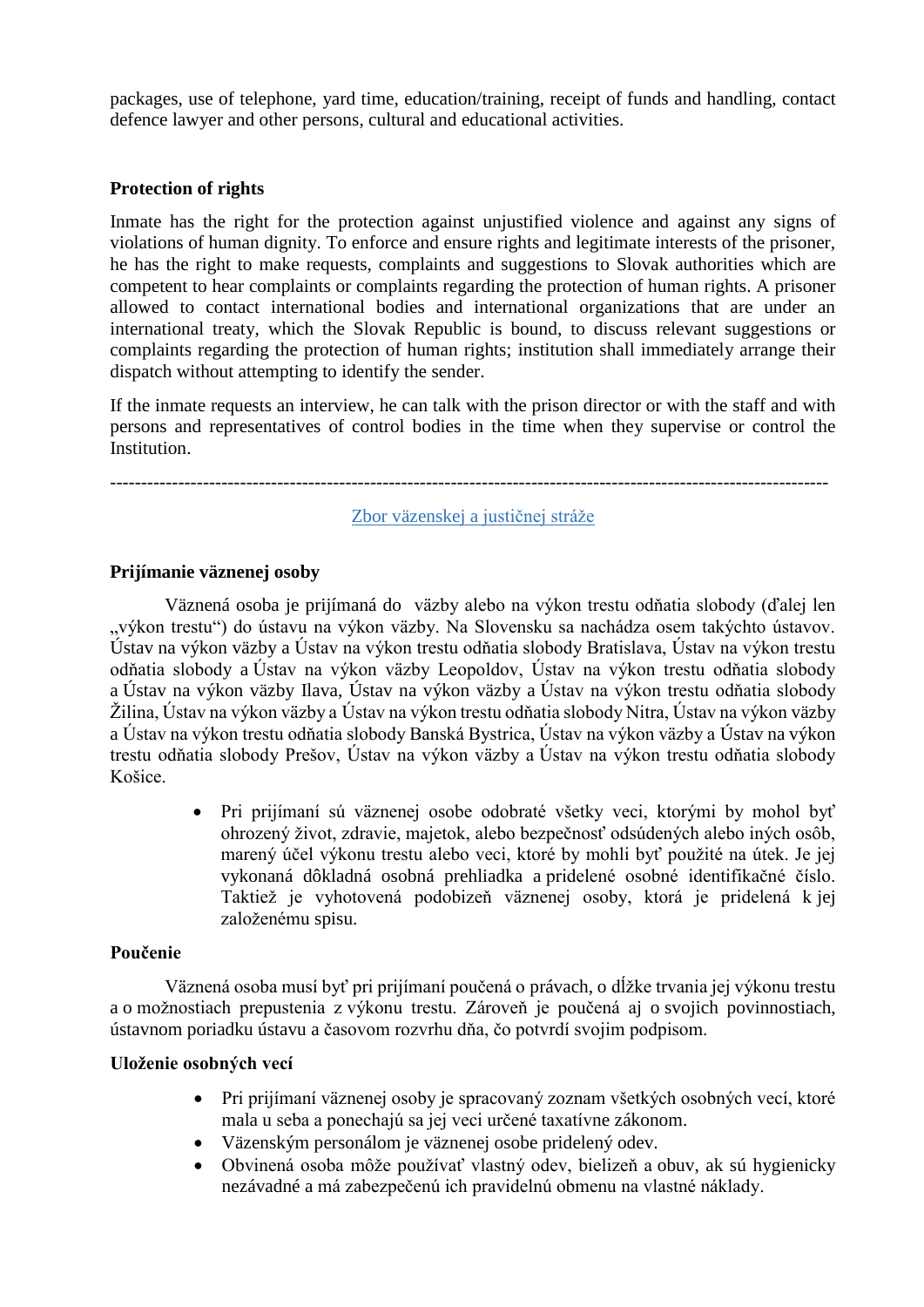## **Telefonovanie**

Väznená osoba má právo telefonovať najmenej dvakrát za kalendárny mesiac v trvaní najmenej 20 minút. S obhajcom môže väznená osoba telefonovať raz za kalendárny týždeň, v odôvodnených prípadoch aj častejšie.

#### **Návšteva**

Väznená osoba má právo na prijatie návštevy piatich osôb v trvaní najmenej dvoch hodín za mesiac. Návštevy sa vykonávajú vo väčšine prípadov kontaktným spôsobom; bezkontaktným spôsobom sa vykonávajú len u väznených osôb vymedzených v zákone alebo u osôb so zvýšeným bezpečnostným rizikom.

Pri príchode návštevy si návštevník musí odložiť svoje veci do skrinky na to určenej umiestnenej pri vchode do ústavu. Osoby sú poučené o priebehu návštevy a o zachovaní zásad slušného správania. Ak majú osoby nejaké otázky, kompetentné odpovede im poskytne väzenský personál. Skôr, ako osoby vstúpia do návštevnej miestnosti, sú podrobené bezpečnostnej kontrole. Návštevy môžu prebiehať v určenej návštevnej miestnosti alebo bezkontaktne (väznená osoba je od návštevníkov oddelená technickou prekážkou) prostredníctvom telekomunikačného zariadenia. Pre malé deti návštevníkov je vytvorený detský kútik v miestnosti.

Manželské (intímne) návštevy na Slovensku nie sú väzneným osobám povolené.

## **Vybavenie cely**

Každej väznenej osobe sa poskytne ubytovanie v cele alebo izbe. V každej cele alebo izbe sa nachádza posteľ, stolík, umývadlo, rozhlas a hygienické zariadenie.

#### **Zdravotná starostlivosť**

Väznená osoba má právo na zdravotnú starostlivosť v rozsahu a za podmienok ako ktorákoľvek iná osoba mimo väznice. Nie je jej poskytovaná len základná zdravotná starostlivosť, ale taktiež odborná zdravotná starostlivosť odborníkmi z danej oblasti.

V prípade akýchkoľvek zdravotných problémov je umožnené väznenej osobe túto skutočnosť konzultovať so zdravotným personálom.

## **Odmeny**

Za dlhodobé vzorné plnenie povinností, aktívnu účasť na činnostiach, plnenie pracovných povinností alebo vykonanie príkladného činu možno udeliť väznenej osobe odmenu. Môže byť napríklad formou pochvaly, mimoriadnej povolenej návštevy, mimoriadneho telefonického volania alebo povolenia balíka do piatich kilogramov.

Odsúdenému môže byť udelená aj odmena mimoriadneho voľna na opustenie ústavu až na päť dní a to aj opakovane. Takéto voľno sa odsúdenému zarátava do výkonu trestu.

### **Väzenský režim**

V každom ústave sa rešpektuje ľudská dôstojnosť väznenej osoby, nesmú byť použité kruté, neľudské alebo ponižujúce spôsoby zaobchádzania alebo trestania. Všetkým väzneným osobám sa zaručujú práva v súlade so zásadou rovnakého zaobchádzania.

V ústavoch sú vytvorené podmienky na zaraďovanie do práce, vzdelávanie a kultúrnoosvetovú činnosť. Väznená osoba sa môže venovať záujmovej činnosti, športovaniu alebo vzdelávaniu. Môže si ukončiť vzdelanie, alebo absolvovať rekvalifikačný kurz.

#### **Program zaobchádzania**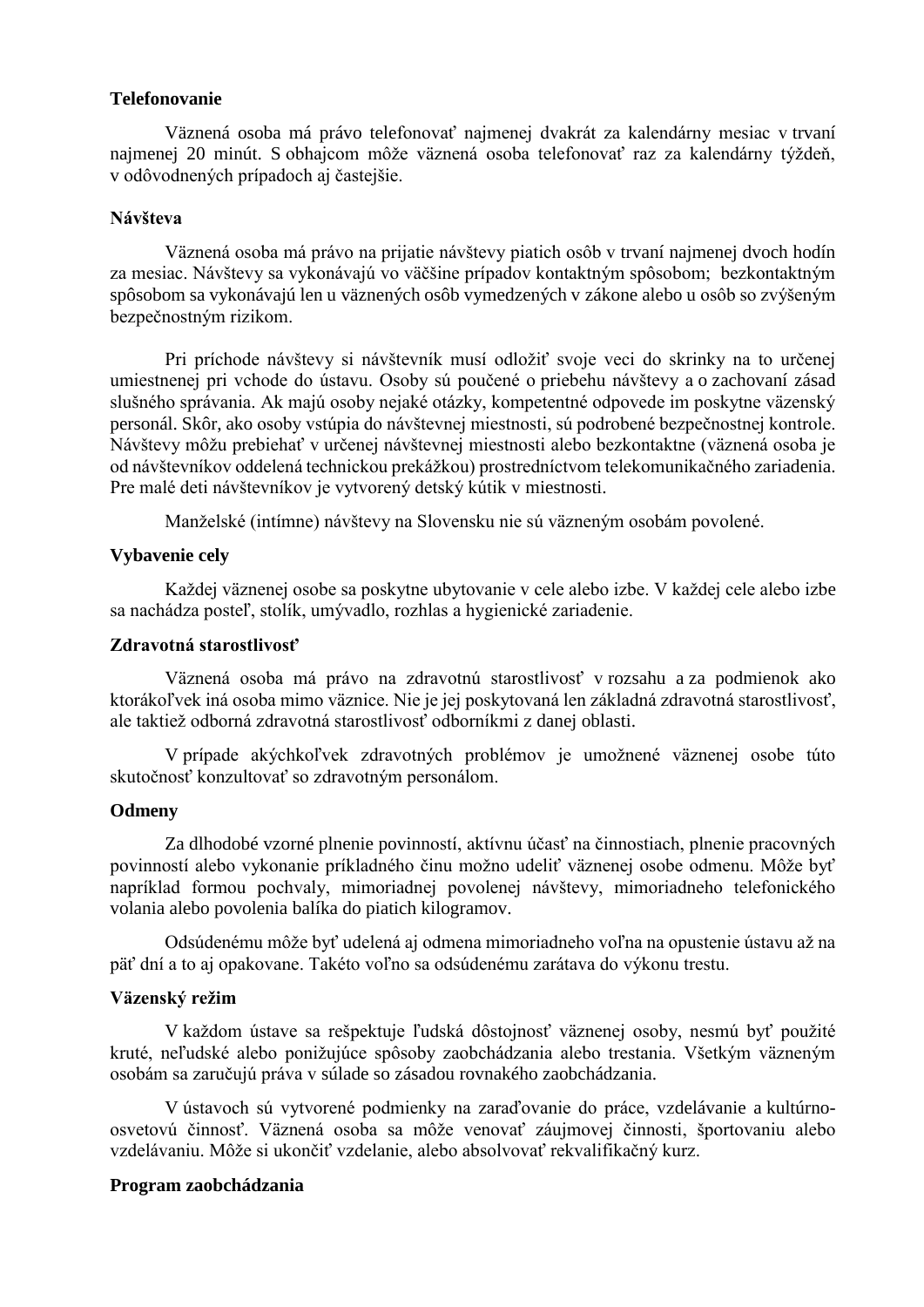Odsúdenému vo výkone trestu ja spracovaný program zaobchádzania (súhrn aktivít zameraných na rozvoj osobnosti odsúdeného, jeho správanie a hodnotovú orientáciu v súlade s právami a povinnosťami). Tento program je spracovaný kompetentnou osobou. Odsúdená osoba môže pri zostavovaní programu zaobchádzania spolupracovať tak, že sama navrhne aktivity, o ktoré má záujem.

#### **Diferenciácia výkonu väzby**

Obvinený môže vykonávať väzbu v štandardnom alebo zmiernenom režime. Pohyb, kontakt a spôsob výkonu práv je rozdielny podľa dôvodov väzby.

### **Diferenciácia výkonu trestu**

Ústav, do ktorého sa odsúdený umiestni, sa určuje na základe dĺžky trestu, závažnosti trestnej činnosti, veku, zdravotného stavu, vzdelania a kvalifikácie odsúdeného. Na Slovensku sa vykonáva trest v minimálnom stupni stráženia, strednom stupni stráženia a v maximálnom stupni stráženia. V ktorom stupni stráženia odsúdený bude vykonávať svoj trest, určí súd vo svojom rozsudku.

Na základe stupňa stráženia, psychologického vyšetrenia a zdravotnej klasifikácie je odsúdený umiestnený do konkrétneho ústavu na výkon trestu.

### **Premiestnenie do iného ústavu**

#### *Obvinený*

Obvinený môže byť premiestnený do iného ústavu len na základe písomného príkazu prokurátora alebo súdu. Z dôvodu zaistenia bezpečnosti a poriadku alebo ochrany zdravia alebo života môže byť obvinený premiestnený do iného ústavu na základe písomného príkazu generálneho riaditeľa Zboru väzenskej a justičnej stráže; tieto prípady premiestnenia sa vyskytujú výnimočne.

#### *Odsúdený*

Odsúdený môže požiadať písomne o premiestnenie do iného ústavu s rovnakým stupňom stráženia napríklad z dôvodu častejšieho kontaktu so svojou rodinou. O žiadosti odsúdeného rozhoduje riaditeľ ústavu, do ktorého sa žiada premiestniť. Odsúdený môže byť premiestnený aj na základe rozhodnutia generálneho riaditeľa Zboru väzenskej a justičnej stráže.

#### **Príprava na prepustenie**

Najneskôr dva mesiace pred očakávaným skončením výkonu trestu je odsúdený, ktorý bol vo výkone trestu spravidla viac ako tri roky, a tiež odsúdený, ktorému treba pomôcť pri vytváraní priaznivých podmienok na samostatný spôsob života, umiestnený do výstupného oddielu, ktorý je zriadený v ústave. Týmto sa odsúdenému vytvárajú priaznivé podmienky na samostatný spôsob života; ústav pritom spolupracuje so štátnymi organmi, orgánmi územnej samosprávy, právnickými osobami, fyzickými osobami, záujmovými združeniami občanov, cirkvami, náboženskými spoločnosťami, nadáciami a charitatívnymi organizáciami. Práca s odsúdeným je zameraná na prípravu na plynulý prechod do občianskeho života a samostatný spôsob života po výkone trestu.

### **Prepustenie na slobodu**